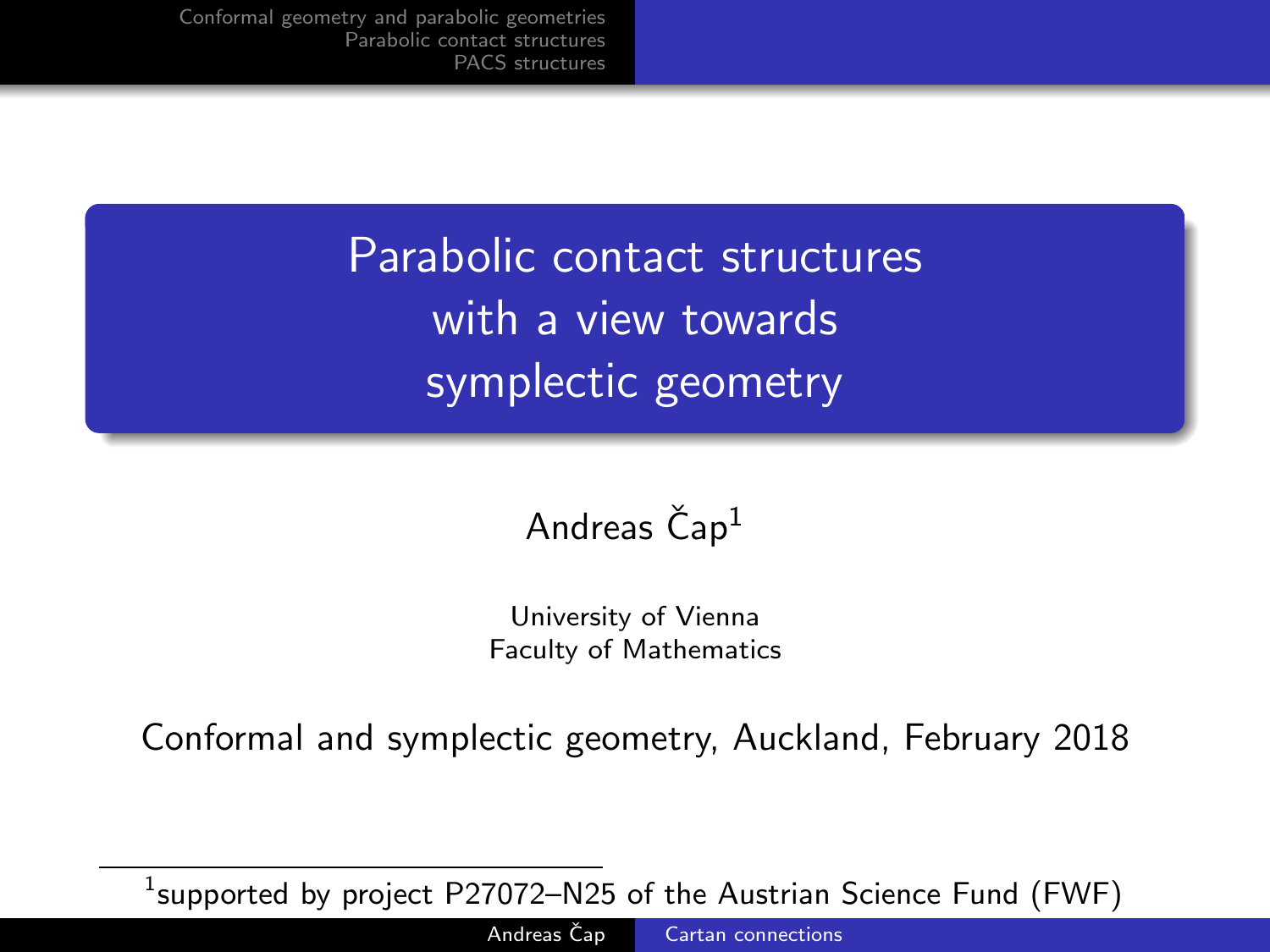[Conformal geometry and parabolic geometries](#page-3-0) [Parabolic contact structures](#page-7-0) [PACS structures](#page-12-0)

- Starting from the example of conformal geometry, I will outline several basic features of the theory of parabolic geometries. In particular, I will emphasize the interplay between geometry and representation theory that is typical for the field.
- The basic examples of parabolic geometries that will be discussed are parabolic contact structures. This class already exhibits most of the general features of parabolic geometries and contains well known structures like CR structures.
- In the last part of the talk, I will briefly describe joint work with T. Salač (Prague) on a relation between parabolic contact structures and symplectic geometry.
- This builds on a class of geometric structures refining almost conformally symplectic structures and their realization as symmetry reductions of parabolic contact structures.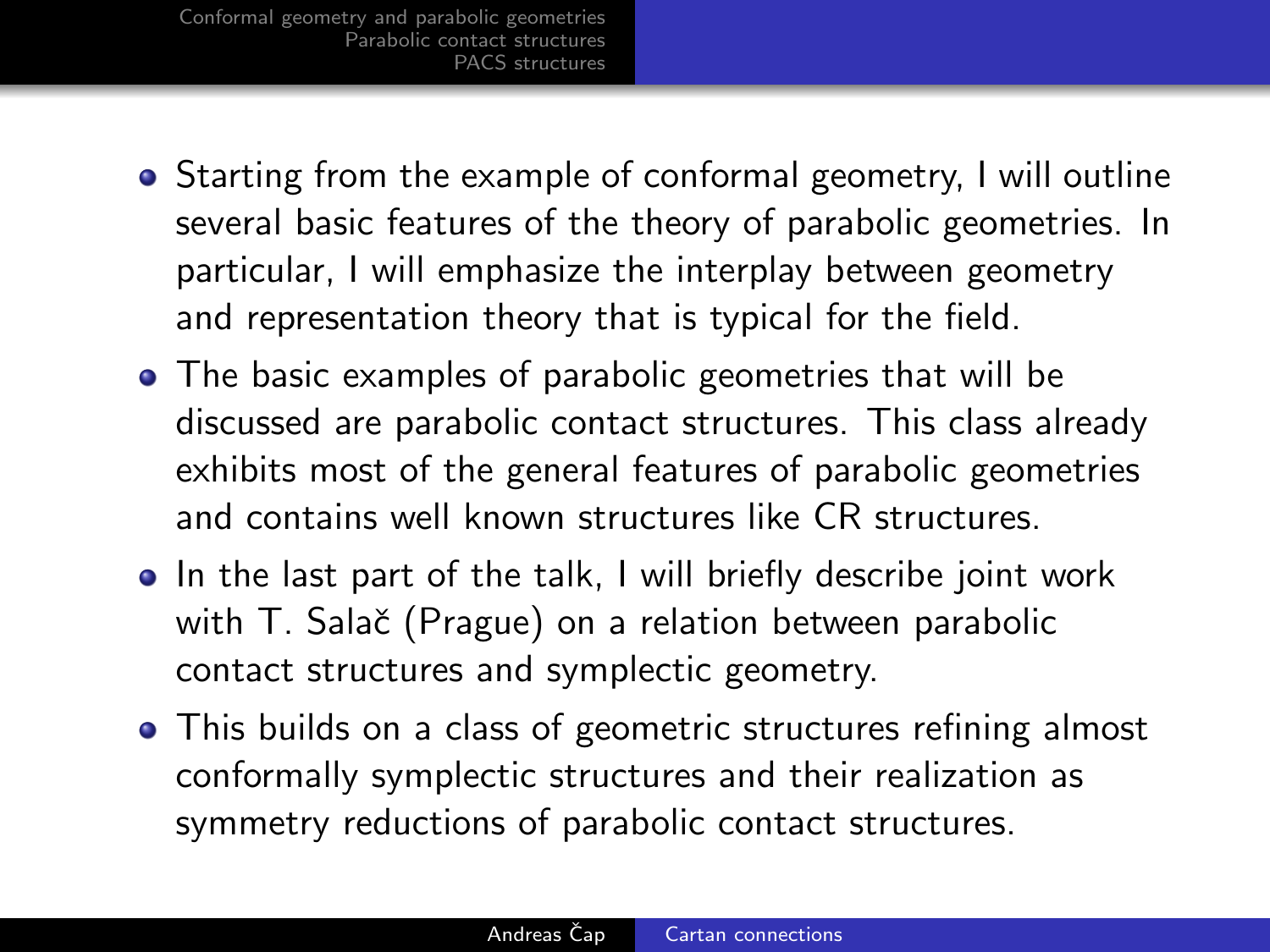[Conformal geometry and parabolic geometries](#page-3-0) [Parabolic contact structures](#page-7-0) [PACS structures](#page-12-0)







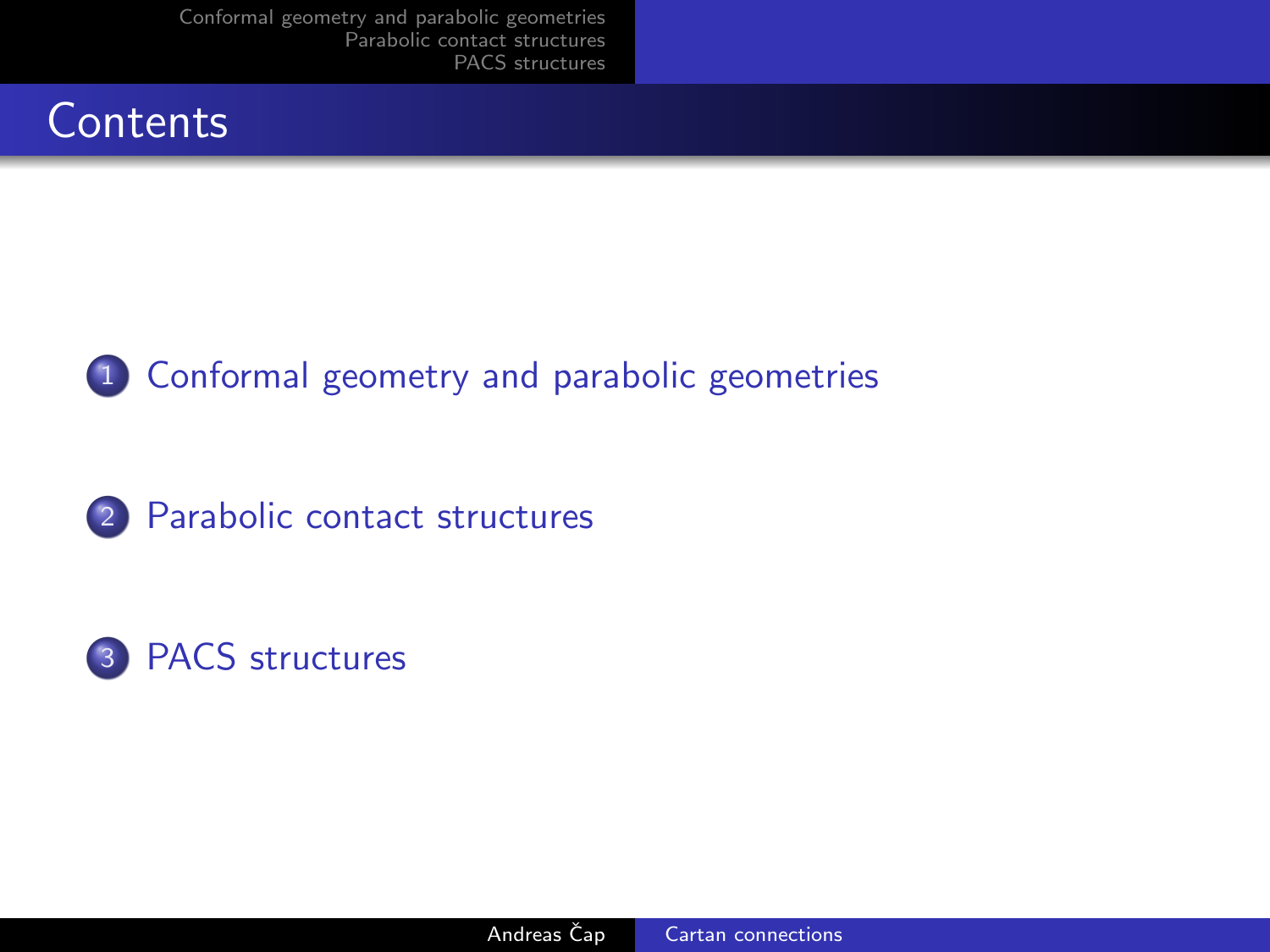<span id="page-3-0"></span>[Conformal geometry and parabolic geometries](#page-3-0) Parabolic contact struct [PACS structures](#page-12-0)

The starting point of conformal geometry is to look for "robust" aspects of Riemannian geometry. Here it will be more natural to view a conformal structure as a geometric structure in its own right. The basic difference between Riemannian and conformal structures can be seen from a property of their automorphisms.

- If  $f : M \to M$  is an isometry for a Riemannian metric g on M, then the one-jet of f in a point  $x \in M$  uniquely determines the local behavior of  $f$  around  $x$ .
- This is closely related to the existence of a canonical linear connection on TM (the Levi–Civita connection).
- $\bullet$  In contrast, if f is just a conformal isometry, then the local behavior around x is determined by the two-jet in  $x$ , but not by the one-jet in  $x$ .
- Hence a conformal structure does not determine a canonical connection on TM.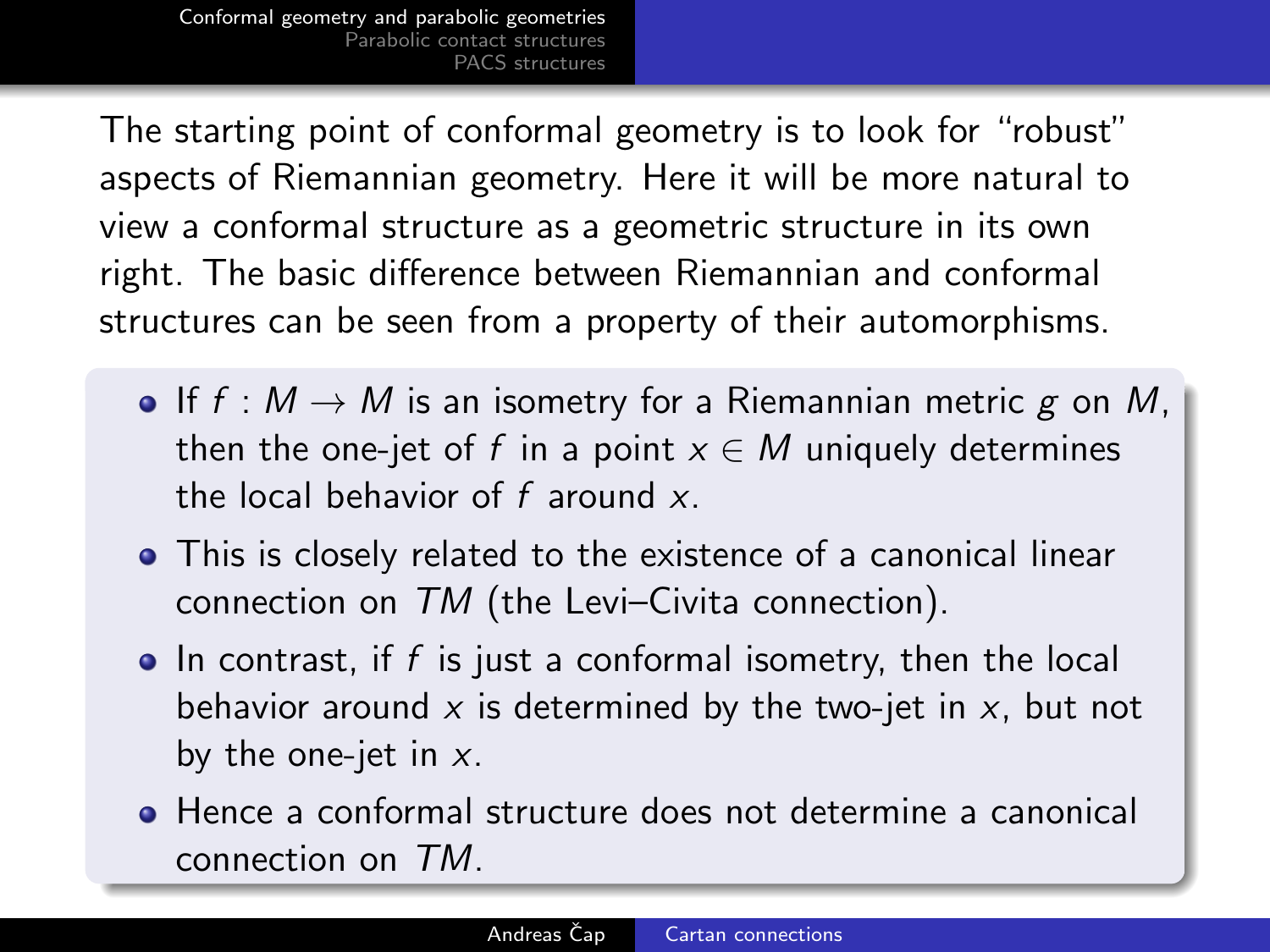[Conformal geometry and parabolic geometries](#page-3-0) Parabolic contact stru [PACS structures](#page-12-0)

The "naive" approach to conformal geometry of working with a representative metric and then checking how things behave under rescaling quickly gets unmanageably complicated. But there is a canonical connection associated to a conformal structure on an "extended bundle" (two equivalent descriptions).

Cartan connection: One starts from the "homogeneous model"  $S^n = G/P$ , where  $G := SO(n+1,1)$  and  $P \subset G$  is the stabilizer of a null-line (a parabolic subgroup). A conformal structure on  $M<sup>n</sup>$ then canonically determines a principal P–bundle  $G \rightarrow M$  and a Cartan connection  $\omega \in \Omega^1(\mathcal{G},\mathfrak{g})$ , which nicely trivializes  $\mathcal{T} G$ .

Representations of  $P \cong CO(n) \ltimes \mathbb{R}^{n*}$  determine natural vector bundles, but  $\omega$  does not induce linear connection on such bundles. There is an induced linear connection on bundles if one uses representations of G (restricted to  $P$ ). This gives rise to tractor bundles and tractor connections, which equivalently encode the Cartan bundle and connection.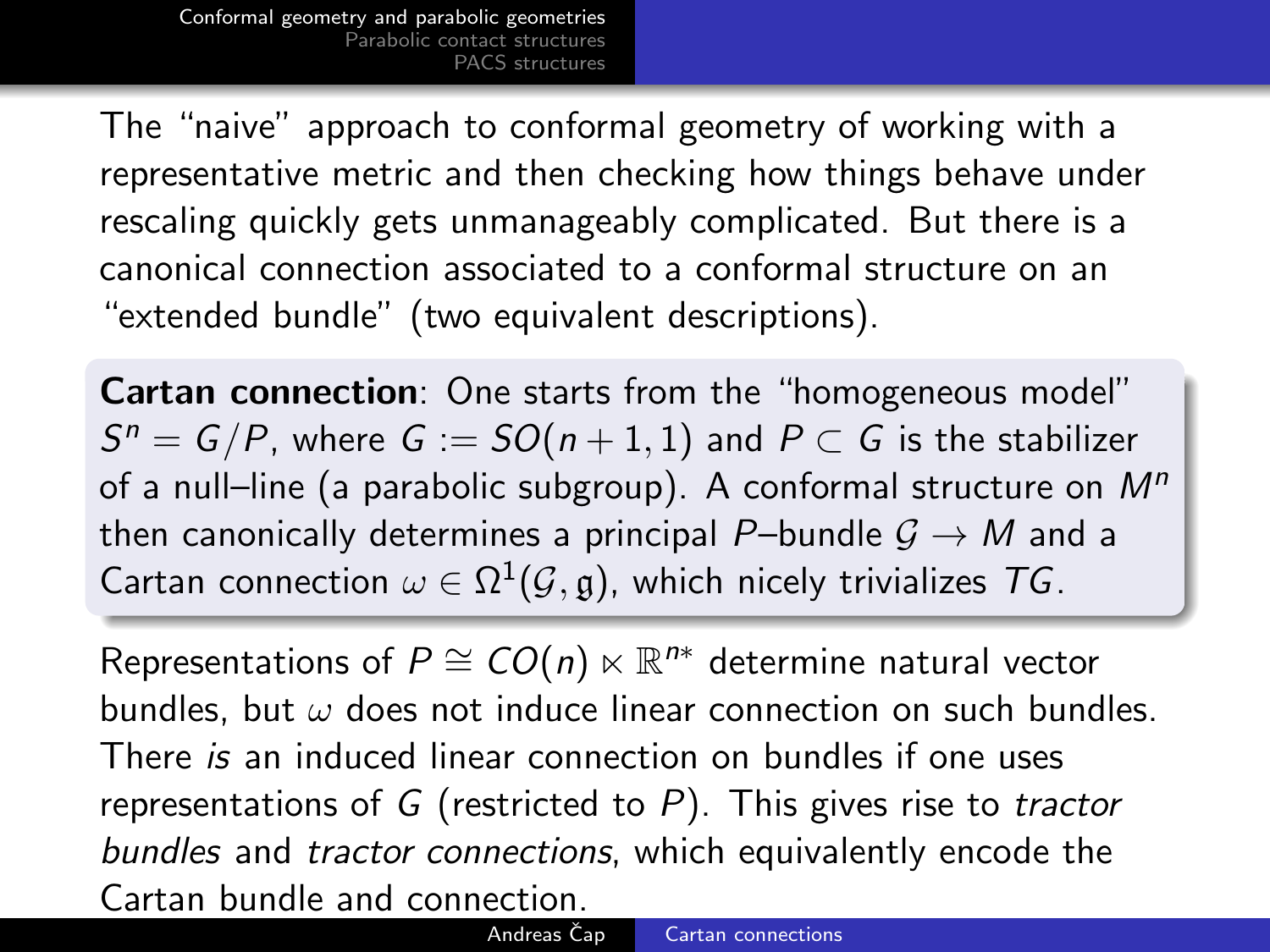[Conformal geometry and parabolic geometries](#page-3-0) Parabolic contact struc  $\sim$ S $\epsilon$ tructures

## Conformal standard tractors

Given  $(M^n, [g])$ , this is the associated bundle  $\mathcal{T} \to M$  for the representation of  $P$  on  $\mathbb{R}^{n+2}.$  So this comes with a natural bundle metric h of signature  $(n + 1, 1)$ , a distinguished line subbundle  $\mathcal{T}^1\subset\mathcal{T}$  (isotropic for  $h)$  and a canonical linear connection  $\nabla^\mathcal{T}.$ Choosing a metric g in the class,  $\mathcal T$  gets identified with  $\mathcal{E}[1]\oplus \mathcal{T}^*\mathcal{M}[1]\oplus \mathcal{E}[-1]$ , and one obtains explicit formulae:

For 
$$
\hat{g} = e^{2\Omega}g
$$
,  $(\widehat{\sigma}, \mu_a, \rho) = (\sigma, \mu_a + \Upsilon_a \sigma, \rho - \Upsilon^b \mu_b - \frac{1}{2} \Upsilon^b \Upsilon_b \sigma)$ ,  
with  $\Upsilon_a = d\Omega$ , the metric *h* is associated to  $2\sigma \rho + \mu^a \mu_a$ , and  
 $\nabla^T_a(\sigma, \mu_b, \rho) = (\nabla_a \sigma - \mu_a, \nabla_a \mu_b + \mathsf{P}_{ab} \sigma + \mathsf{g}_{ab} \rho, \nabla_a \rho - \mathsf{P}_{ab} \mu^b)$ .

Alternatively, one may use the sum together with the conformal transformation law as defining a bundle  $\mathcal{T} \rightarrow M$ . Then one can directly verify that the above formulae define canonical objects. (One may then reconstruct  $(\mathcal{G}, \omega)$  as an "adapted frame bundle" with connection form.)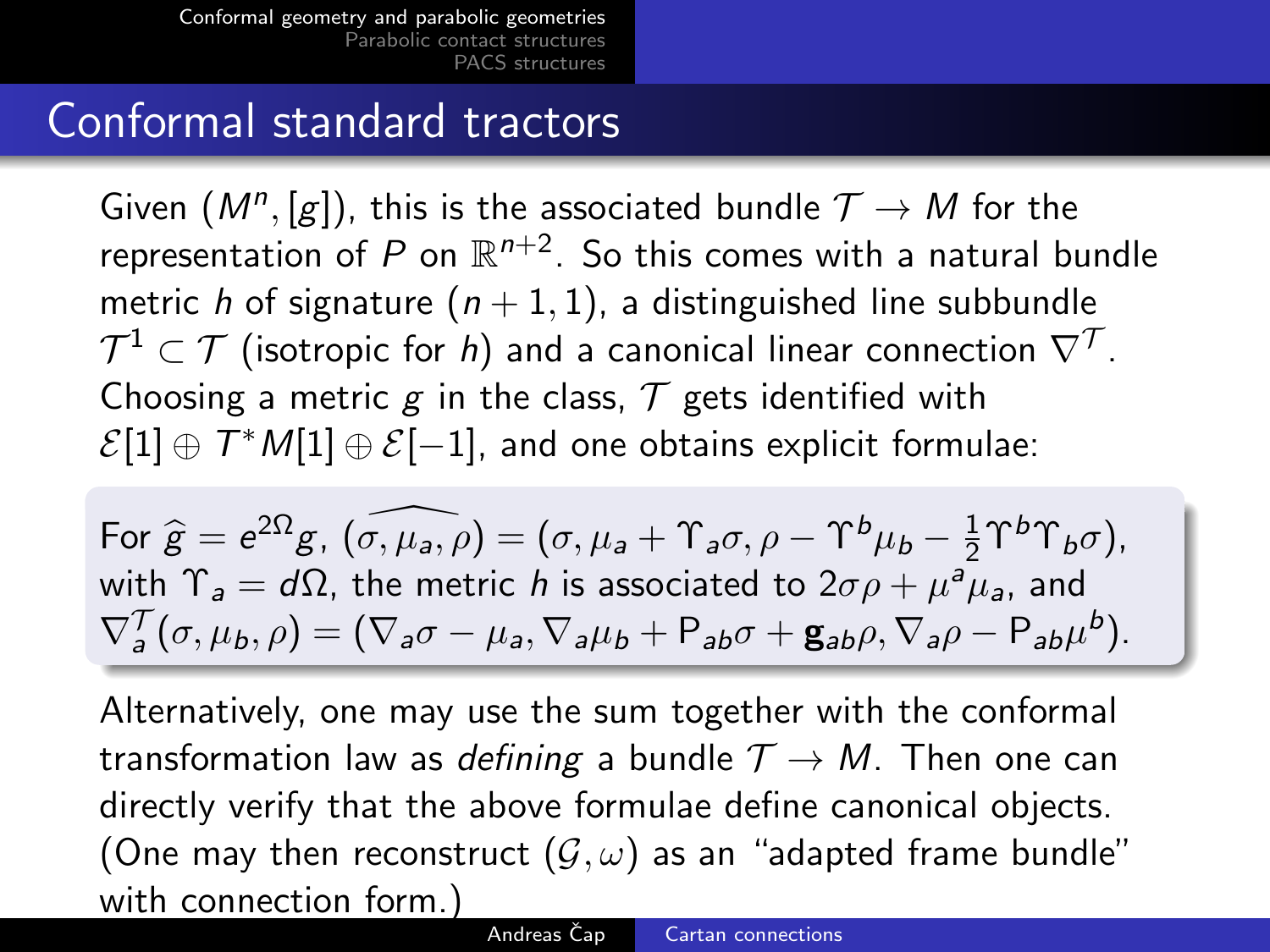[Conformal geometry and parabolic geometries](#page-3-0) [Parabolic contact structures](#page-7-0) [PACS structures](#page-12-0)

The theory of parabolic geometries basically deals with geometric structures that have a homogeneous model  $G/P$  with G any semisimple Lie group and  $P \subset G$  any parabolic subgroup. These underlying structures can be described explicitly from Lie algebraic data. In particular, one obtains

- families of distinguished connections (Weyl structures)
- **•** tractor bundles endowed with canonical connections, and a general description in terms of underlying data
- various general constructions for differential operators intrinsic to the structure (e.g. BGG sequences – representation theory)
- natural notions of distinguished curves generalizing conformal circles and the chains used in CR geometry
- several natural constructions relating geometries of different types (twistor spaces, Fefferman constructions, etc.)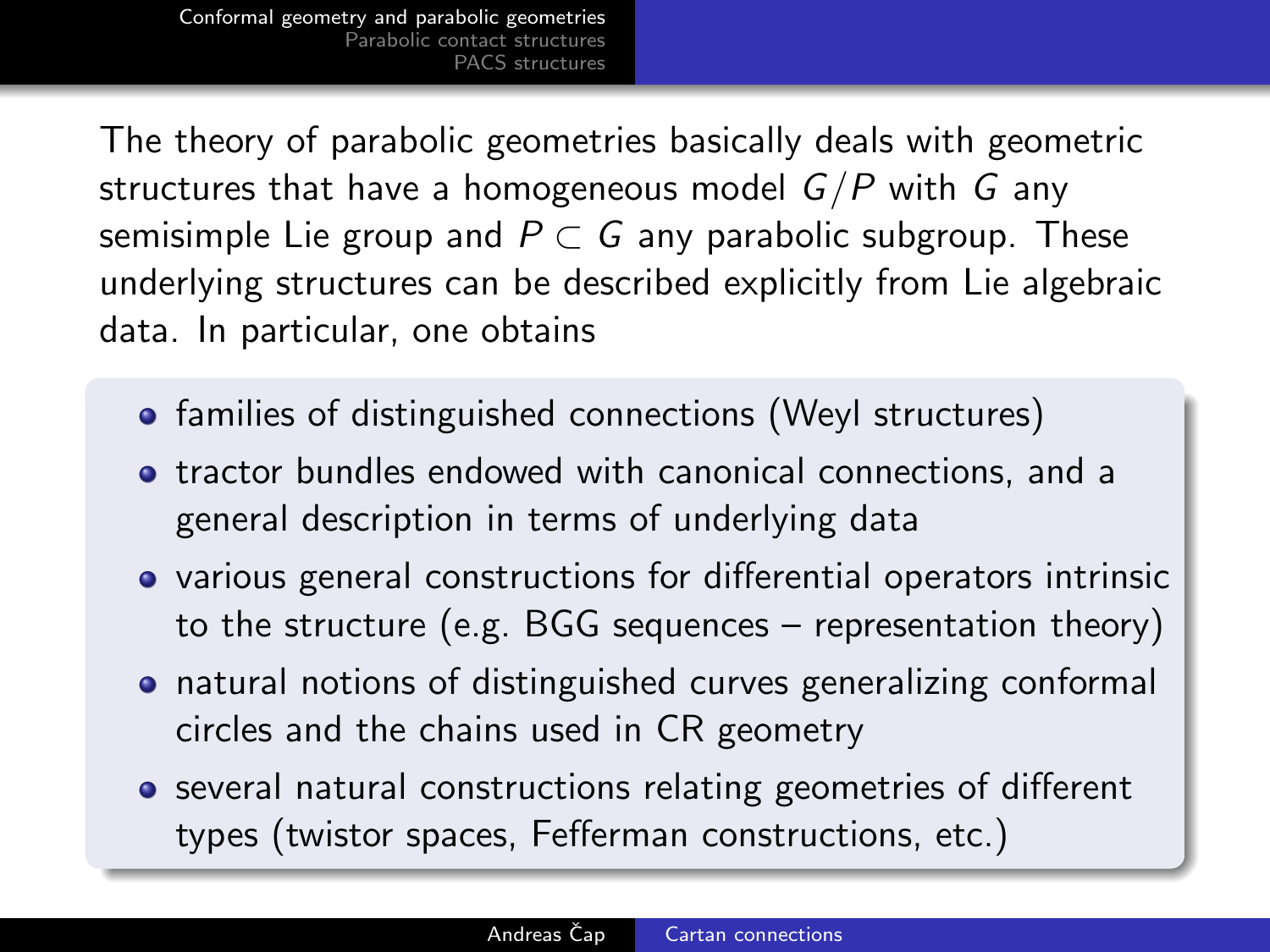<span id="page-7-0"></span>Let g be a simple Lie algebra, which contains a highest root vector, let  $g_2$  be the highest and  $g_{-2}$  the lowest root space. For a standard generator  $E \subset [g_2, g_{-2}]$  we get a decomposition into eigenspaces for ad $_E$  as  $\mathfrak{g}=\oplus_{i=-2}^2\mathfrak{g}_i$ , so  $[\mathfrak{g}_i,\mathfrak{g}_j]\subset\mathfrak{g}_{i+j}.$  Structure theory easily implies the following:

- The bracket  $g_{-1} \times g_{-1} \rightarrow g_{-2}$  is non–degenerate, so  $a_-=a_{-2}\oplus a_{-1}$  is a Heisenberg algebra.
- **•**  $\mathfrak{g}_0$  is a subalgebra of  $\mathfrak{g}$  acting by derivations on  $\mathfrak{g}_-$ , and hence gets identified with a subalgebra of  $\mathfrak{der}_{gr}(\mathfrak{g}_-) \cong \mathfrak{csp}(\mathfrak{g}_{-1}).$

The model example is  $\mathfrak{g} = \mathfrak{su}(p+1,q+1)$  for which  $\mathfrak{g}_{-1}$  inherits a complex structure and  $g_0$  consists of all complex linear maps in  $csp(q_{-1})$ . The case that g itself is a symplectic algebra is exceptional since then  $g_0 = \exp(g_{-1})$ . This corresponds to contact projective structures, which are interesting but will not be discussed here.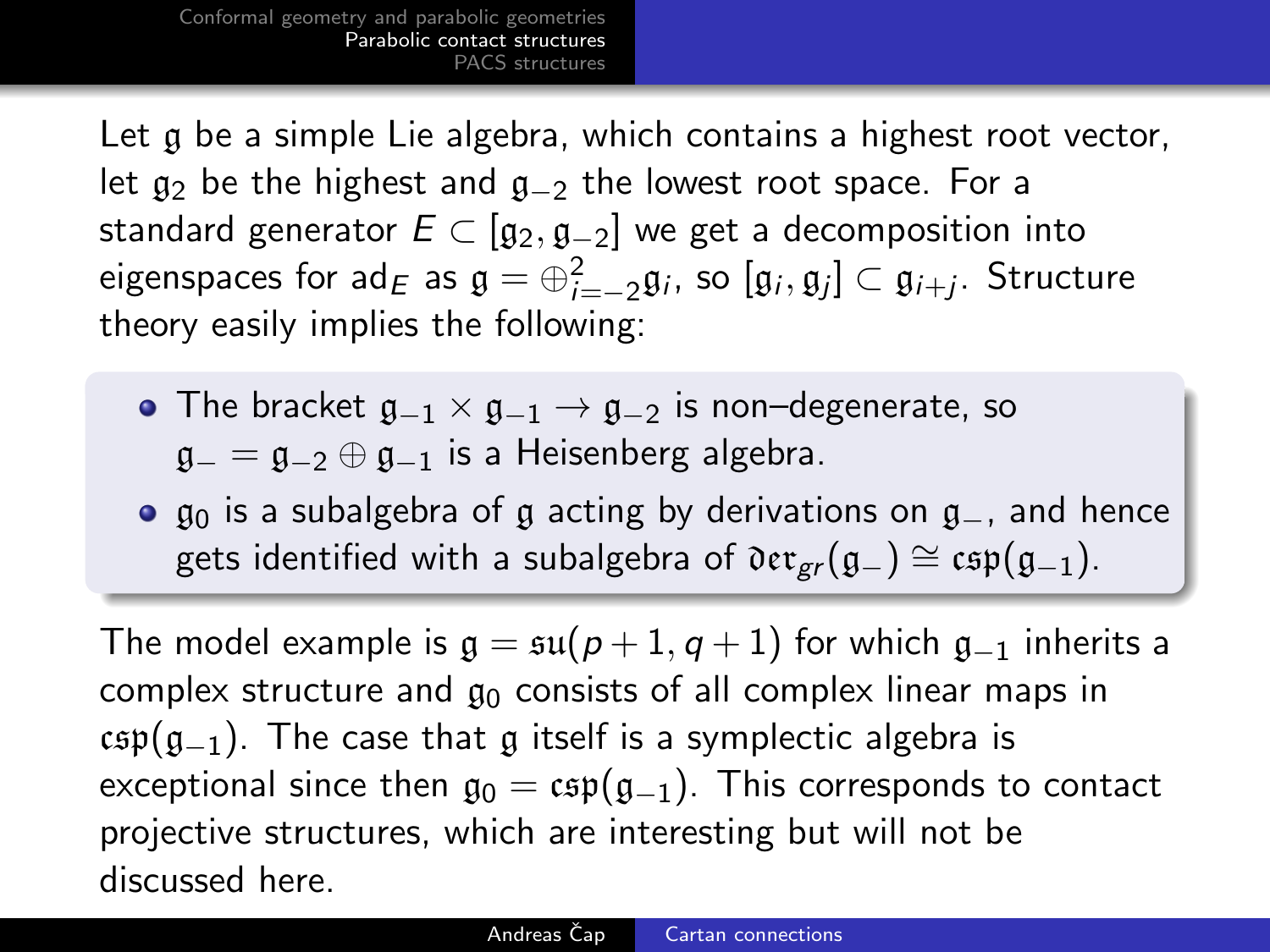Given a group G with Lie algebra g, define  $P \subset G$  to be the stabilizer of the line  $g_2$  under the adjoint action. This has Lie algebra  $\mathfrak{p}:=\oplus_{i=0}^2\mathfrak{g}_i$  and is a parabolic subgroup of  $G.$  Now  $\mathfrak{g}_{-1}$ defines a P-invariant subspace in  $g/p$ , hence inducing a G–invariant hyperplane distribution on  $G/P$ , which is contact. Moreover,  $G/P$  gets identified with a closed G-orbit in  $P(\mathfrak{g})$  and thus is compact.

The subalgebra  $\mathfrak{p}_+ := \mathfrak{g}_1 \oplus \mathfrak{g}_2$  corresponds to a closed subgroup  $P_+ \subset P$ , so  $G_0 := P/P_+$  has Lie algebra  $\mathfrak{g}_0$ .

Given a contact manifold  $(M, H)$ , put  $Q := TM/H$ . Then  $H \oplus Q$ has a natural frame bundle with structure group  $CSp(2n,\mathbb{R})$ . Thus the concept of a reduction of structure group of this bundle to  $G_0$ makes sense, and this defines a *parabolic contact structure* of type  $(G, P)$ . It turns out that the corresponding principal  $G_0$ -bundle can be canonically extended to a P–bundle and endowed with a Cartan connection.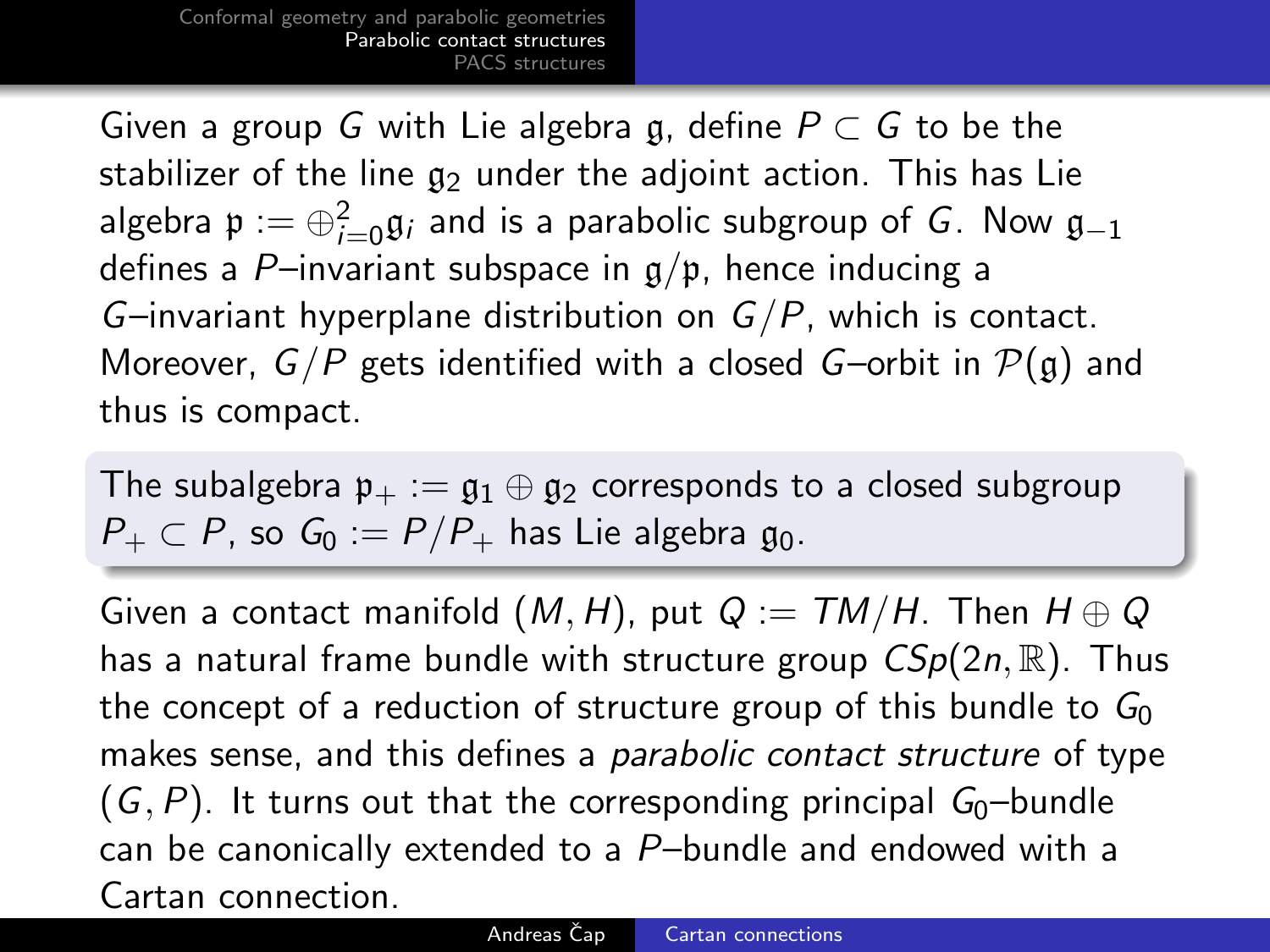For the model example  $g = \mathfrak{su}(p + 1, q + 1)$  the reduction to  $G_0$  is equivalent to a complex structure J on H, for which  $\mathcal{L} : \Lambda^2 H \to Q$ is Hermitian. Then in each  $x \in M$ , this is the imaginary part of a Hermitian form, and we require this to have signature  $(p, q)$ . So this is partially integrable almost CR structure.

The other parabolic contact structures admit similar descriptions. One always has some additional structure on H, say a quaternionic structure or a decomposition as a tensor product of auxiliary bundles, which is compatible with  $\mathcal L$  in an appropriate sense.

From the equivalent description via a Cartan geometry, one directly gets, for example:

- **•** families of distinguished connections (c.f. Webster–Tanaka)
- **•** fundamental invariants (harmonic curvatures)
- **•** canonical curves generalizing Chern–Moser chains
- Fefferman's construction, including relations between tractor bundles, canonical curves, etc.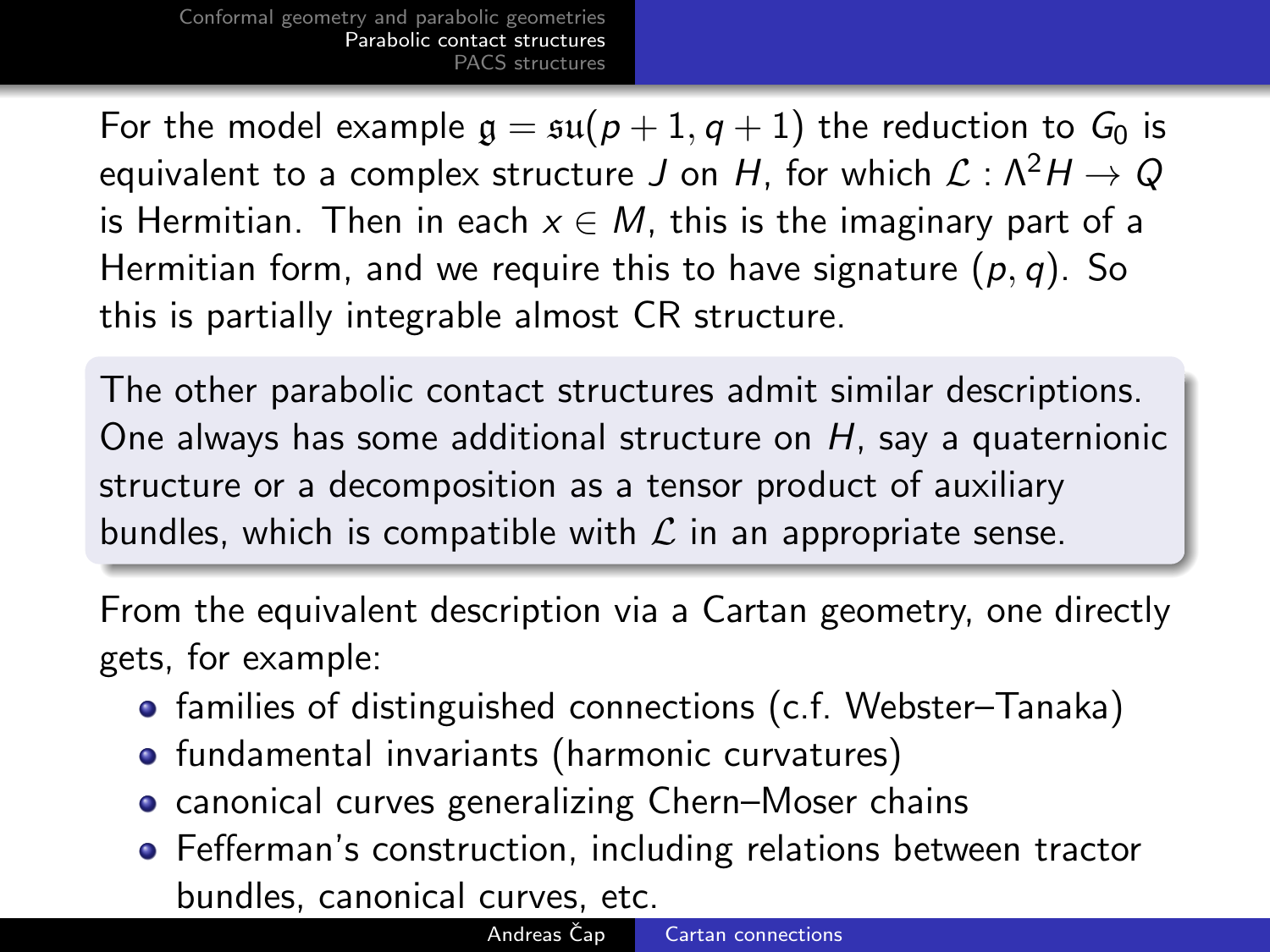## BGG sequences and complexes

Starting with a type  $(G, P)$  of structures, any representation V of G gives rise to a tractor bundle  $VM \rightarrow M$  over each manifold M with such a structure. This carries a natural connection  $\nabla^{V}$  that can be coupled to the exterior derivative to obtain the twisted de-Rham sequence  $(\Omega^*(M,VM), d^V)$  corresponding to  $V$ .

Restricting the representation V to  $g_-,$  there are the Lie algebra cohomology spaces  $H^k(\mathfrak{g}_-,V).$  These are naturally representations of  $G_0$  that are explicitly described (in representation theory terms) by Kostant's theorem.

The construction of BGG sequences realizes the associated bundle  $\mathcal{H}^{\pmb{V}}_k$  corresponding to  $H^k(\mathfrak{g}_-,V)$  as a subquotient of  $\mathsf{\Lambda}^kT^\ast M\otimes VM$ and "compresses" the  $d^V$  to a sequence of higher order invariant operators between these bundles. On locally flat geometries both sequences are complexes that compute the same cohomology.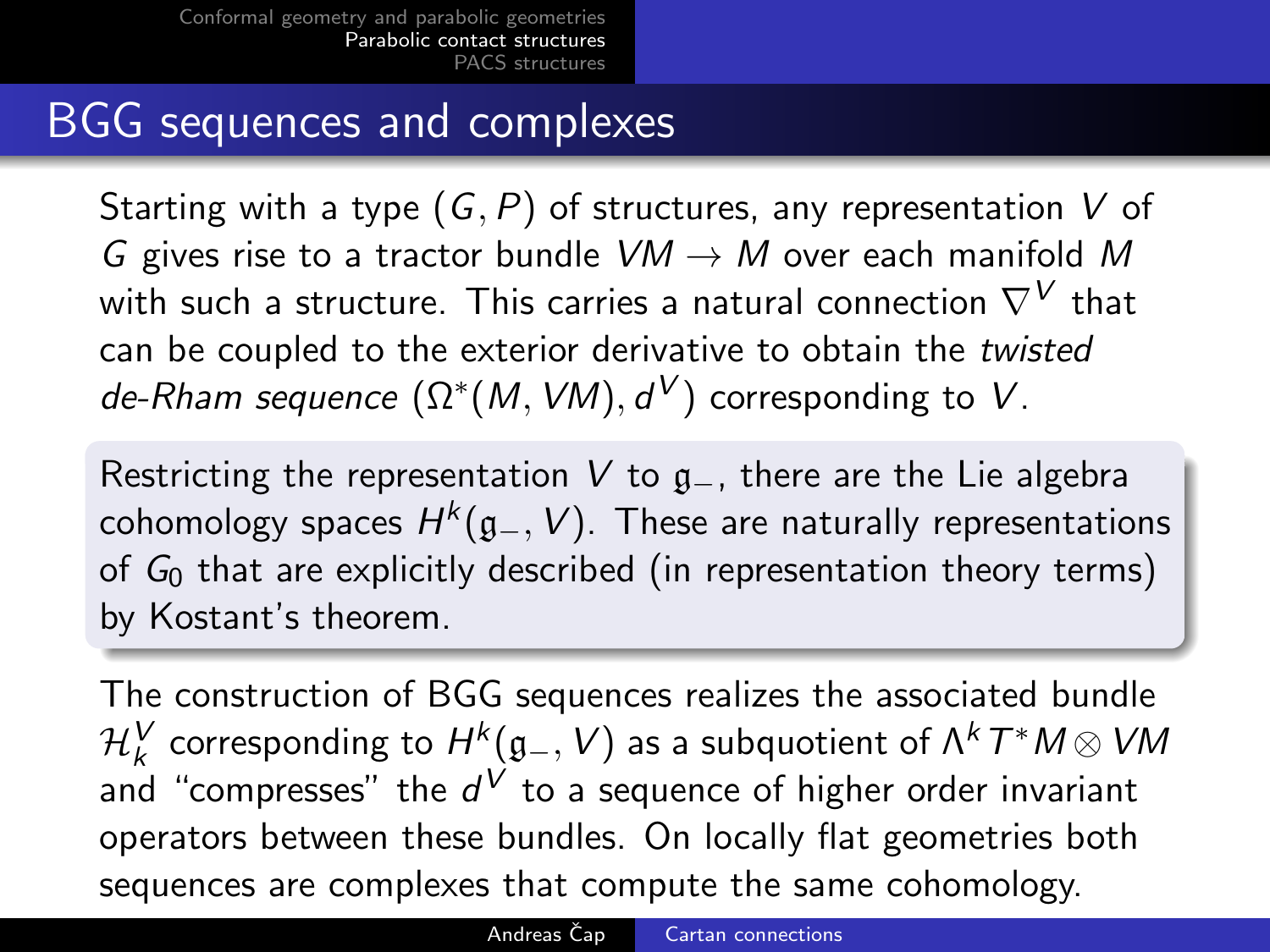General parabolic geometries correspond in a similar fashion to arbitrary gradings  $\mathfrak{g}=\oplus_{i=-k}^k\mathfrak{g}_i$  on semisimple Lie algebras. They can be equivalently described as Cartan geometries of type  $(G, P)$ with  $\mathfrak{p}=\oplus_{i=0}^k\mathfrak{g}_i$  or as underlying structures that consist of

- A distribution of rank dim( $g_{-1}$ ) giving rise to a filtration  $\{T^{i}M\}_{i=-1}^{-k}$  with associated graded isomorphic to  $\mathfrak{g}_{-}.$
- A reduction of structure group of the associated graded gr(TM) to the structure group  $G_0 := P/P_+$ .

For  $k = 1$ , one obtains standard  $G_0$ -structures, for example conformal structures. It may also happen that  $G_0$  is the full automorphism group of the graded Lie algebra g<sub>−</sub>. In that case, the whole geometry is equivalent to the distribution  $\, T^{-1} M \subset T M . \,$ This includes generic rank k distributions in dimension n for  $(k, n) = (2, 5), (3, 6), (4, 7), (4, 8),$  and  $(k, \frac{k(k+1)}{2})$  $\frac{(+1)}{2}$ ).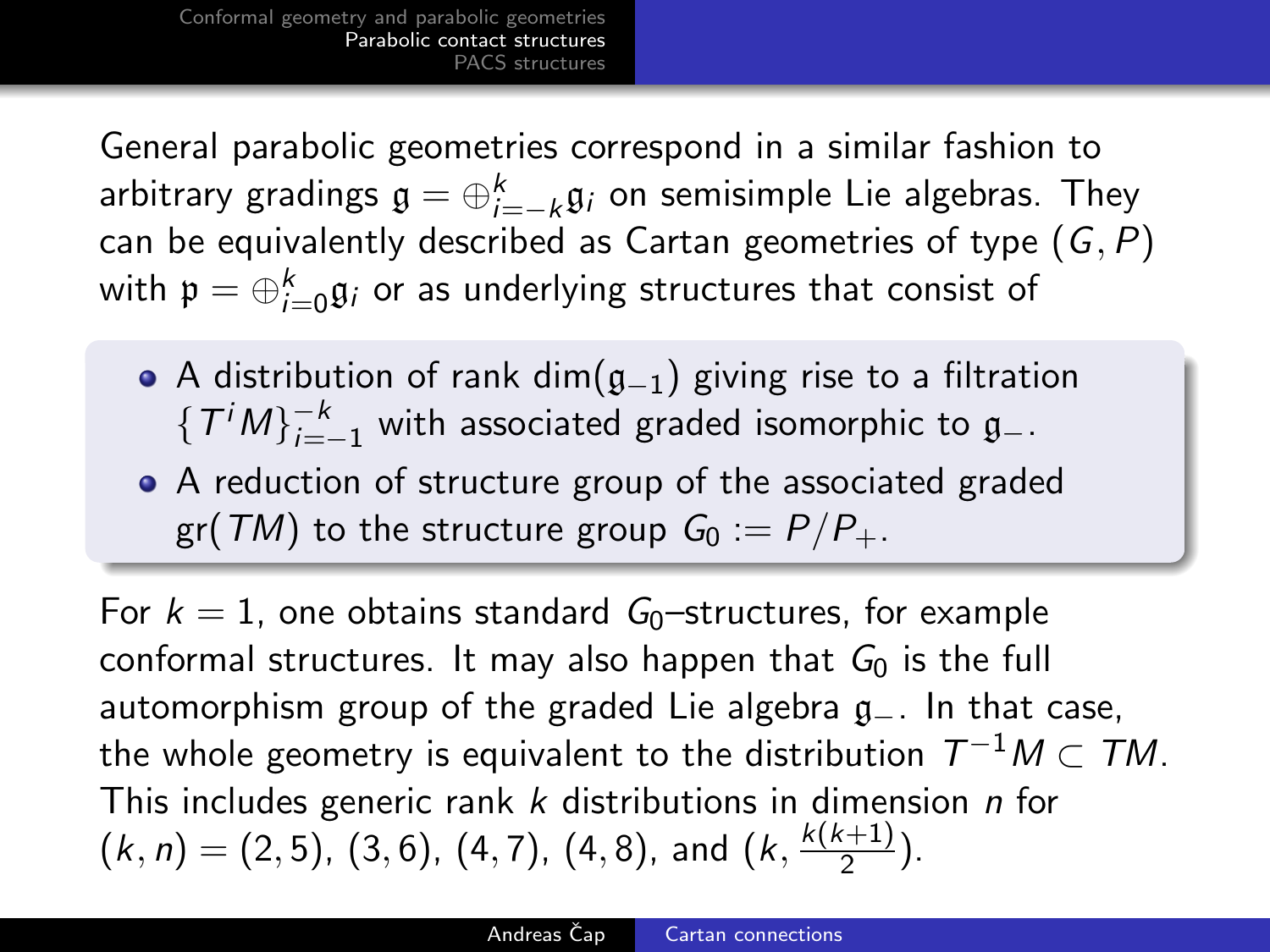<span id="page-12-0"></span>Let us return to a contact grading  $\mathfrak{g}=\oplus_{i=-2}^2\mathfrak{g}_i$  of a simple Lie algebra g (not of type  $C_n$ ). This led to a parabolic contact structure in dimension  $2n + 1$ , where  $2n = \dim(\mathfrak{g}_{-1})$ . Since  $\mathfrak{g}_0 \subset \mathfrak{csp}(\mathfrak{g}_{-1})$ , this also defines an ordinary  $G_0$ –structure in dimension 2n, which has an underlying almost conformally symplectic structure (a non–degenerate line subbundle in  $\Lambda^2\, T^*M).$ 

Such a PACS structure on M turns out to determine a canonical linear connection on TM. Its torsion naturally splits into two parts, one obstructing the ACS structure from being CS. The other part resembles the harmonic torsion from the parabolic contact case.

For the su–algebras, one obtains a weakening of almost Kähler structures, with the canonical connection preserving all ingredients. The explicit description of the other PACS structures is closely parallel the description of parabolic contact structures.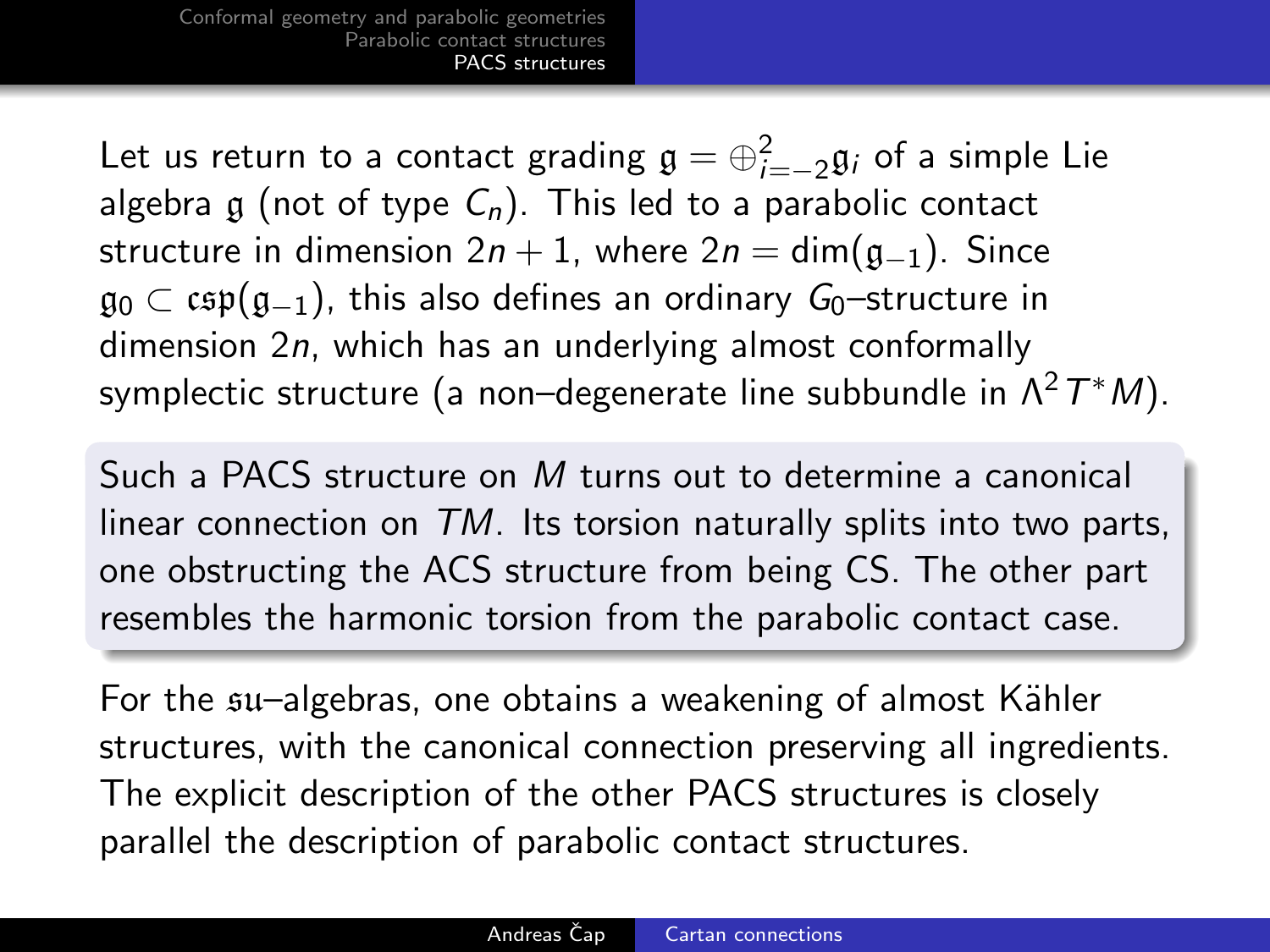Given a parabolic contact structure endowed with a transversal infinitesimal automorphism of this structure, one can form local leaf spaces for the corresponding foliation. These inherit a natural PCS structure. Conversely, it turns out that any PCS structure can locally be realized (uniquely up to isomorphism) in this way. This admits an analog in type  $C_n$  via conformally Fedosov structures (which again determine a canonical connection).

For a PCS structure, the canonical connection locally is symplectic. This relates to special symplectic connections in the sense of Cahen and Schwachhöfer, a class, which in particular contains all affine connections with exotic holonomy that preserve a symplectic form. It turns out that these special symplectic connections are exactly the distinguished connections of PCS structures that can locally be realized as reductions of locally flat parabolic contact structures by a transversal infinitesimal automorphism.